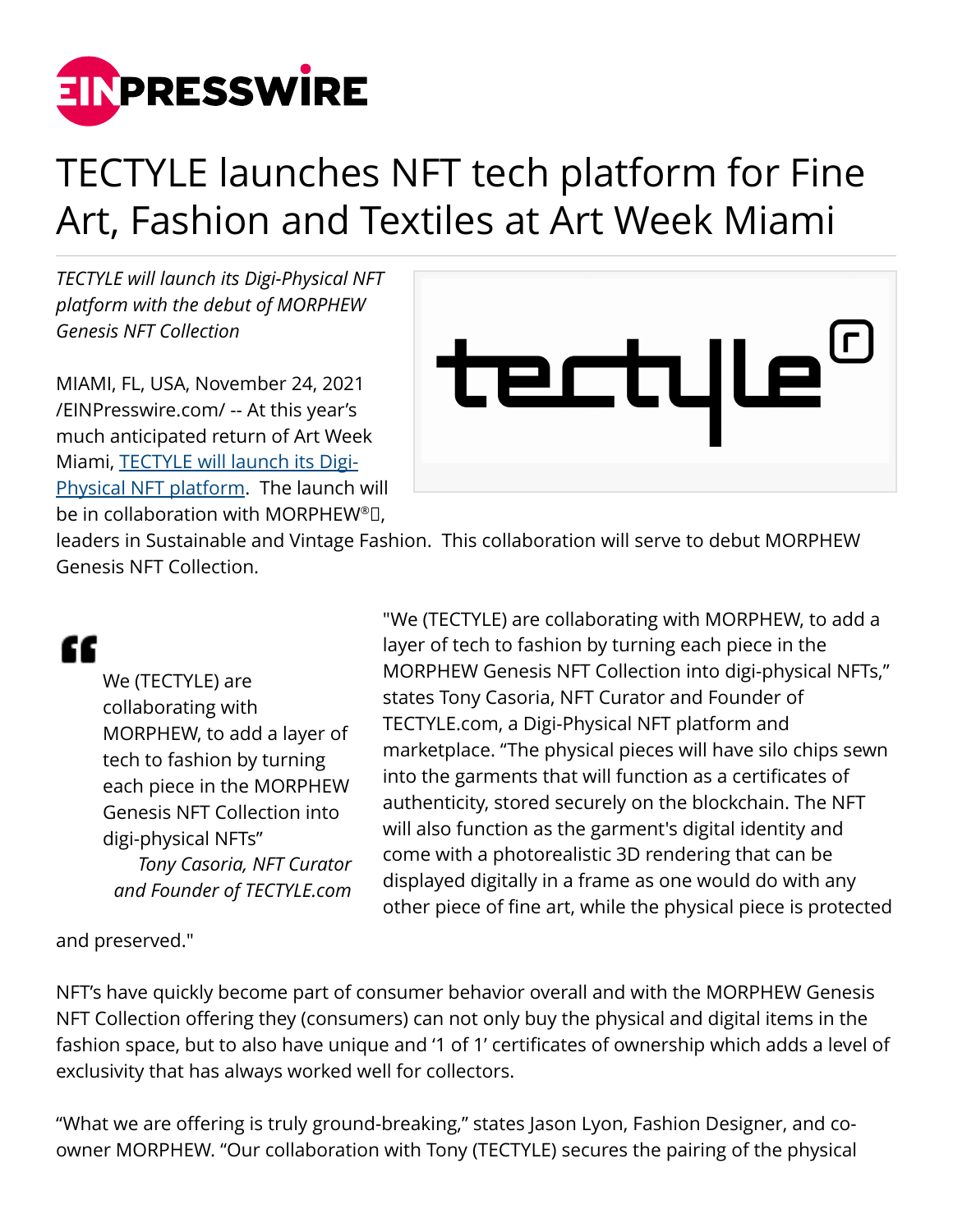(garment) with its digital version allowing for exhibition and preservation of these historic pieces, in the same way that art is collected and exhibited."

Known for their one-of-a-kind rarities from the high-end fashion and couture worlds, MORPHEW Genesis NFT Collection will offer physical and digital representations of pieces worn by Shakira, Grimes, Doja Cat, Selena Gomez, and Madonna, including the MORPHEW VINTAGE she wore for the November 2021 issue of Rolling Stone, in addition to archival pieces from Norma Kamali and Jean Charles De Castelbajac.

As interest in NFTs continue to rise, particularly within the Art world, the launch of the TECTYLE platform, could not come at a better time.

With the <u>launch of TECTYLE</u>, he (Casoria) is bringing the first platform of its kind to market after identifying an e-commerce opportunity for a platform where Digi-physical NFTs could be



Tony Casoria, Founder, **TECTYLE** 

traded. An attorney and entrepreneur by trade, he shifted his focus to crypto and creative endeavors nearly a decade ago. As an avid art collector, he recognized how revolutionary NFTs would be to the art world and got involved in various NFT projects, including emerging Digiphysical NFT startups.

"We view this opportunity to launch MORPHEW's Genesis NFT Collection – at Art Miami 2021 – as perfect timing," states Casoria. "MORPHEW is so well-known for having the most unique collection(s) and we are extremely excited to collaborate with them to offer this unique fashion meets art meets tech NFT that includes both a physical and digital component."

The garments in the MORPHEW®<sup>[1]</sup> Genesis NFT Collection auction will be accessed through the [TECTYLE website](http://www.tectyle.com), which is supported on Rarible (an Ethereum-based platform that facilitates the creation, sale, and purchase of ownership rights to digital works of art via non-fungible tokens (NFTs).

In the near future, as TECTYLE continues to build out its own advanced technology, it will be a stand-alone platform not requiring third party technical support.

The bidding will open on Tuesday, November 30 at 12PM/EST to accommodate a global audience. An in-store event will begin on the same date, beginning at 5PM/ET at MORPHEW®D Miami located at the Faena Bazaar.

For more information about TECTYLE and the MORPHEW Genesis NFT Collection please go to [www.tectyle.com](http://www.tectyle.com)